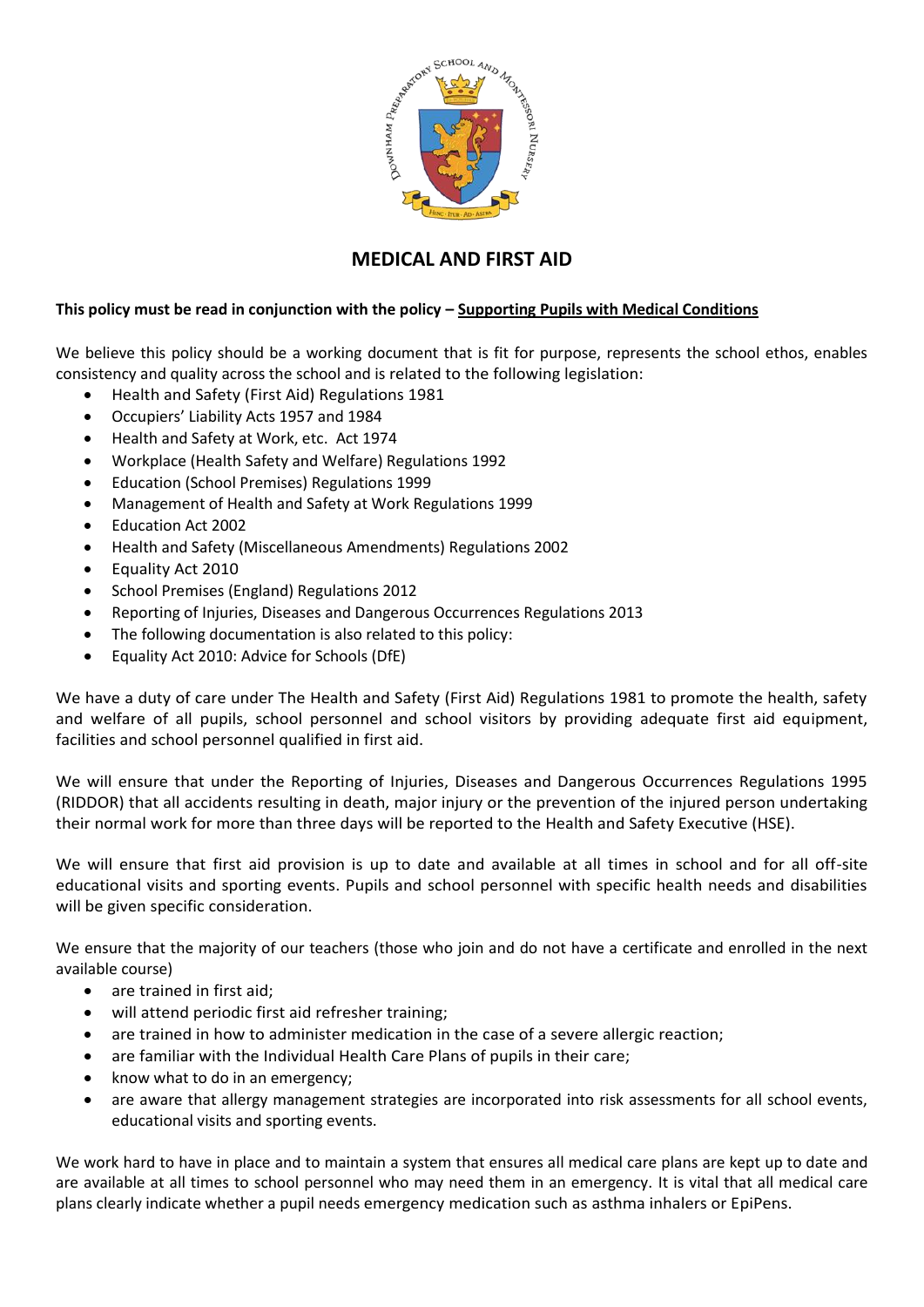If a child uses is diagnosed an EpiPen, Jext or Emerade for use in serious allergies or emergencies we ensure that members of staff receive the appropriate training by a clinician.

Parents are asked to provide the school with an Epipen and copies of its prescription, together with clear written instructions from the diagnosing clinician.

We as a school community have a commitment to promote equality. Therefore, an equality impact assessment has been undertaken and we believe this policy is in line with the Equality Act 2010.

We all have a responsibility to ensure equality permeates in to all aspects of school life and that everyone is treated equally irrespective of age, disability, gender reassignment, marriage and civil partnership, pregnancy and maternity, race, religion or belief, sex and sexual orientation. We want everyone connected with this school to feel safe, secure, valued and of equal worth.

We acknowledge the findings of the Race Disparity Audit that clearly shows how people of different ethnicities are treated across the public services of health, education, employment and the criminal justice system.

The educational section of the audit that covers: differences by region; attainment and economic disadvantage; exclusions and abuse; and destinations, has a significant importance for the strategic planning of this school.

We believe it is essential that this policy clearly identifies and outlines the roles and responsibilities of all those involved in the procedures and arrangements that is connected with this policy.

#### **AIMS AND OBJECTIVES**

- To provide adequate first aid provision and medical care for pupils and school personnel.
- To have in place qualified first aid personnel who are aware of hygiene and infection control procedures.
- To have in place adequate first aid equipment.
- To have in place excellent lines of communication with the emergency services and other external agencies.
- To ensure compliance with all relevant legislation connected to this policy.
- To work with other schools and the local authority to share good practice in order to improve this policy.

## **RESPONSIBILITY FOR THE POLICY AND PROCEDURE**

#### **ROLE OF THE PRINCIPAL**

The Principal has:

- delegated powers and responsibilities to the Bursar to ensure the school complies with The Health and Safety (First Aid) Regulations 1981 and the Reporting of Injuries, Diseases and Dangerous Occurrences Regulations 1995 (RIDDOR);
- to ensure all school personnel and visitors to the school are aware of and comply with this policy;
- responsibility for ensuring that the school complies with all equalities legislation;
- responsibility for ensuring this policy and all policies are maintained and updated regularly;
- responsibility for ensuring all policies are made available to parents;
- responsibility for the effective implementation, monitoring and evaluation of this policy.
- ensure the school complies with The Health and Safety (First Aid) Regulations 1981 and the Reporting of Injuries, Diseases and Dangerous Occurrences Regulations 1995 (RIDDOR);
- ensure adequate first aid equipment, facilities and school personnel qualified in first aid are in place;
- ensure that the nominated person is suitably trained and has sufficient time to undertake their role;
- organise training for all school personnel in first aid arrangements;
- ensure all school personnel, pupils and parents are aware of and comply with this policy;
- provide leadership and vision in respect of equality;
- provide guidance, support and training to all staff.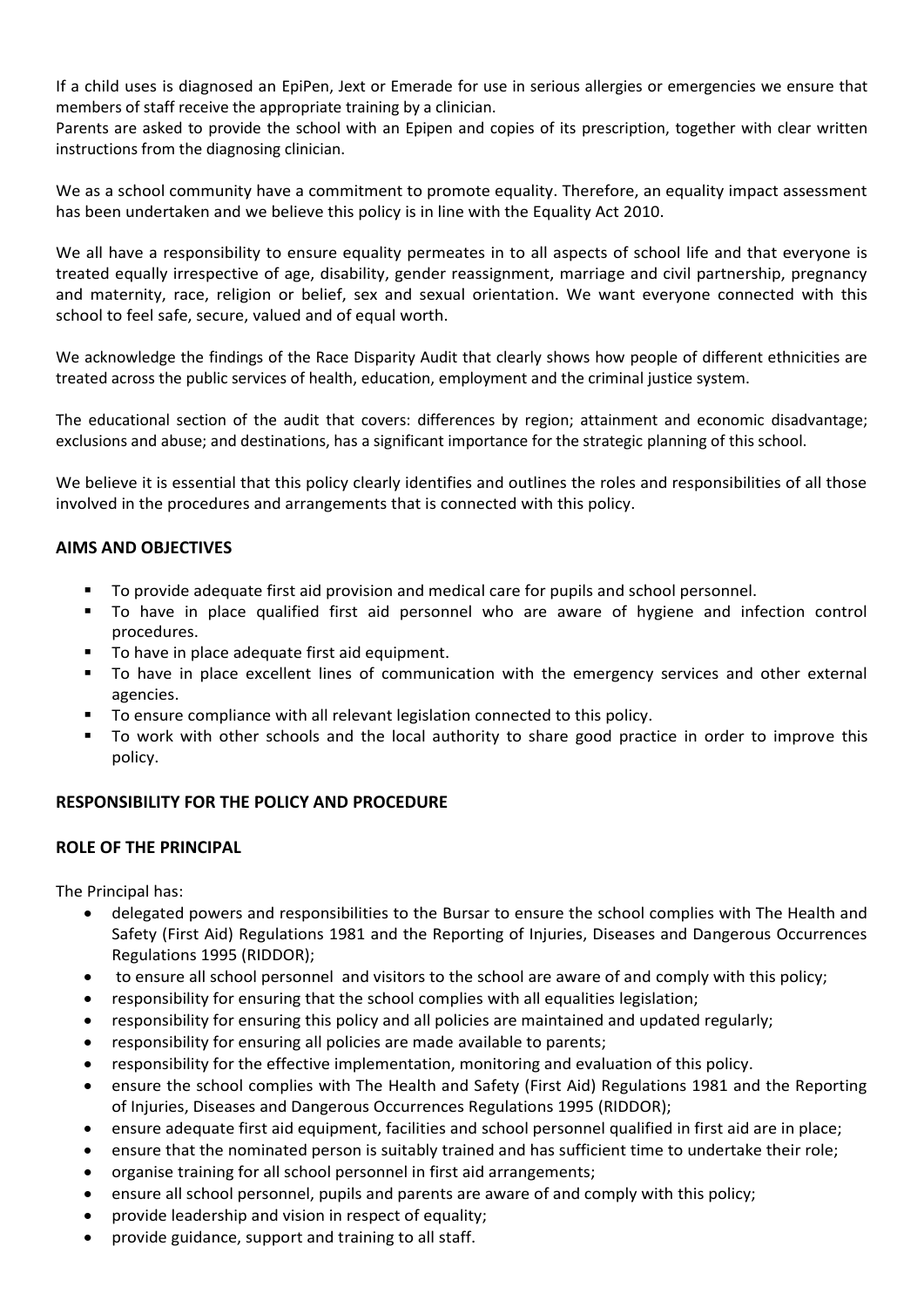# **ROLE OF THE NOMINATED PERSON**

The nominated person will:

- organise and maintain the medical room as suggested by HSE:
- position and maintain first aid containers at appropriate locations around the school;
- conduct with the Health and Safety coordinator annual risk assessments;
- ensure that pupils and school personnel with specific health needs and disabilities are given specific consideration;
- ensure school personnel are aware of the specific health needs and disabilities
- ensure school personnel follow basic hygiene procedures and have access to disposable gloves and hand washing facilities;
- ensure first aid notices are displayed in the appropriate places;
- provide guidance and support to all school personnel;
- keep up to date with new developments and resources;
- review and monitor.

## **ROLE OF FIRST AID STOCK CHECK (Mrs Millard)**

- ensure that there are adequate stocks of first aid equipment;
- ensure first aid kits are British Standard BS 8599 and contain the following as suggested by HSE:
	- o *a leaflet giving general guidance on first aid;*
	- o *individually wrapped sterile plasters (assorted sizes), appropriate to the type of work (hypoallergenic plasters can be provided if necessary);*
	- o *sterile eye pads;*
	- o *individually wrapped triangular bandages, preferably sterile;*
	- o *safety pins;*
	- o *large sterile individually wrapped unmedicated wound dressings;*
	- o *medium-sized sterile individually wrapped unmedicated wound dressings;*
	- o *disposable gloves.*

## **ROLE OF SCHOOL PERSONNEL (all teaching and support staff)**

All school personnel must:

- be aware of first aid arrangements;
- be responsible for administering any First Aid needed to children in their care.
- ensure all accidents and injuries are recorded and reported;
- ensure the appropriate medical resources (asthma inhalers, insulin, epipens) are available for those pupils with specific health needs at all times; (form Teachers)
- determine the level of provision:
	- o *at breaktimes and lunch times*
	- o *when school personnel are absent*
	- o *for all educational visits and sporting activities*
	- o *for curriculum activities*
- ensure first aid kits are taken on educational visits or off-site sporting activities;
- be suitably trained in identifying pupils with expected medical problems;
- report any concerns they have on the medical welfare of any pupil;
- undertake training in first aid, administration of medicines and awareness of medical problems in pupils;
- ensure there is a designated medical room that is kept well stocked and free from clutter;
- inform parents of any accident especially head injuries and of any first aid administered;
- report and record all accidents and first aid treatment administered
- implement the school's equalities policy and schemes;
- report and deal with all incidents of discrimination;
- report any concerns they have on any aspect of the school community.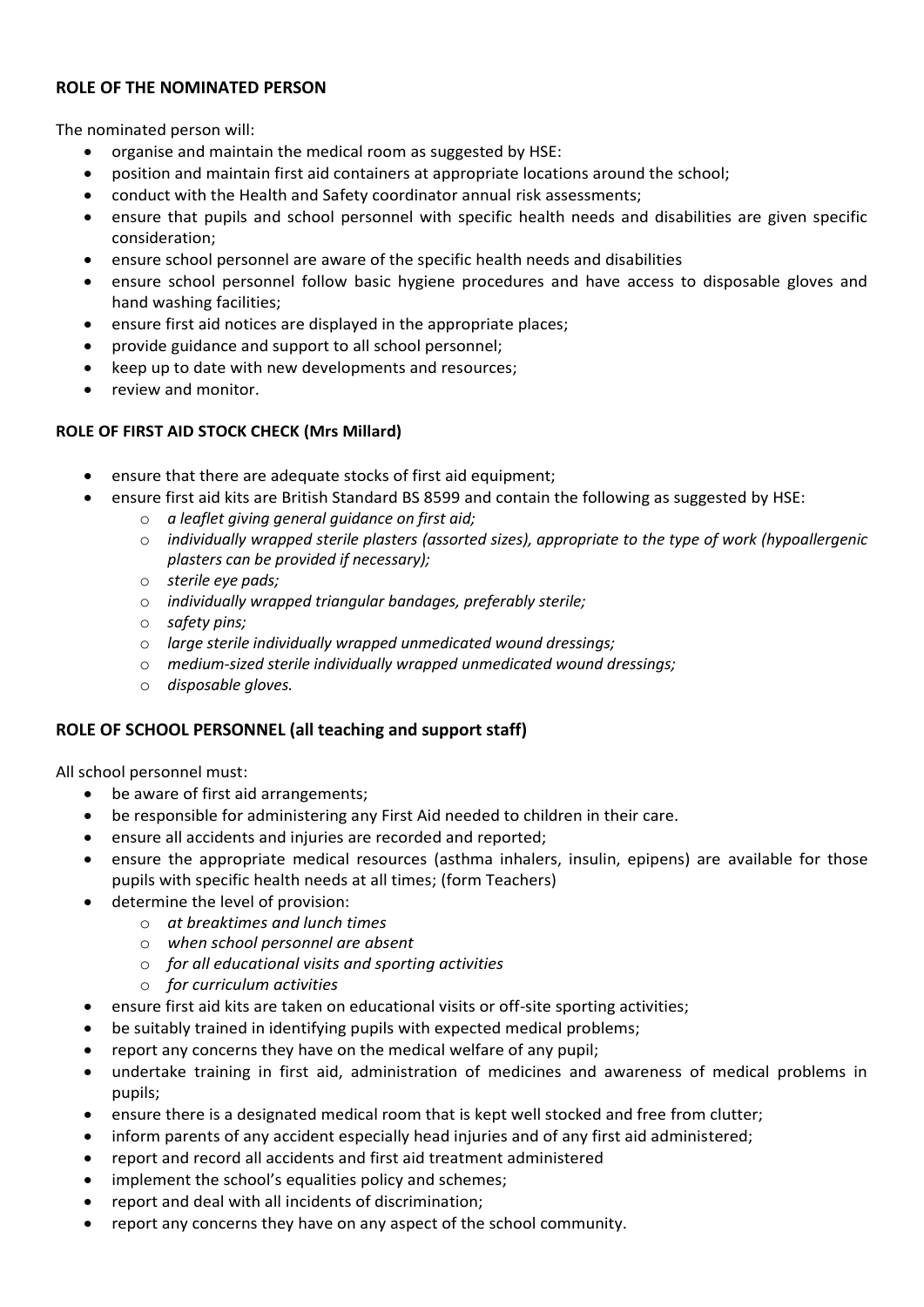# **ROLE OF PUPILS**

Pupils will:

- be aware of and comply with this policy;
- must report all accidents;
- listen carefully to all instructions given by the teacher;
- ask for further help if they do not understand;
- treat others, their work and equipment with respect;
- support the school Code of Conduct and guidance necessary to ensure the smooth running of the school;
- liaise with the school council.

# **ROLE OF PARENTS**

Parents/carers will:

- be aware of and comply with this policy;
- inform the school of their child's medical history that may be a cause for concern;
- complete the necessary paper work before the school administers any medication to a child.

## **RECORDING ACCIDENTS AND INJURIES**

All accidents and injuries will be:

- recorded in the Accident Book with all details given; and
- reported to parents in person, by letter or phone

All accidents involving the loss of life, major injury or preventing the injured person undertaking their normal work for more than three days must be reported to the Health and Safety Executive (HSE). Serious injuries should be reported to Ofsted following the list published in the government guidelines. Guidance on reporting children's accidents and injuries.ww.gov.uk/guidance/childcare-reporting-childrens-accidents-and-injuries

## **TRAINING FOR SCHOOL PERSONNEL**

All school personnel:

- have equal chances of training, career development and promotion;
- receive training related to this policy on induction which specifically covers:
	- o *Health and Safety*
	- o *Basic first aid*
	- o *Medical care*
	- o *Dealing with emergencies*
	- o *Safeguarding and Child Protection*
	- o *Administering Medicines*
	- o *Hygiene*
- receive periodic training so that they are kept up to date with new information;
- receive equal opportunities training on induction.

## **EQUALITY IMPACT ASSESSMENT**

Under the Equality Act 2010 we have a duty not to discriminate against people on the basis of their age, disability, gender, gender identity, pregnancy or maternity, race, religion or belief and sexual orientation. This policy has been equality impact assessed and we believe that it is in line with the Equality Act 2010 as it is fair, it does not prioritise or disadvantage any pupil and it helps to promote equality at this school.